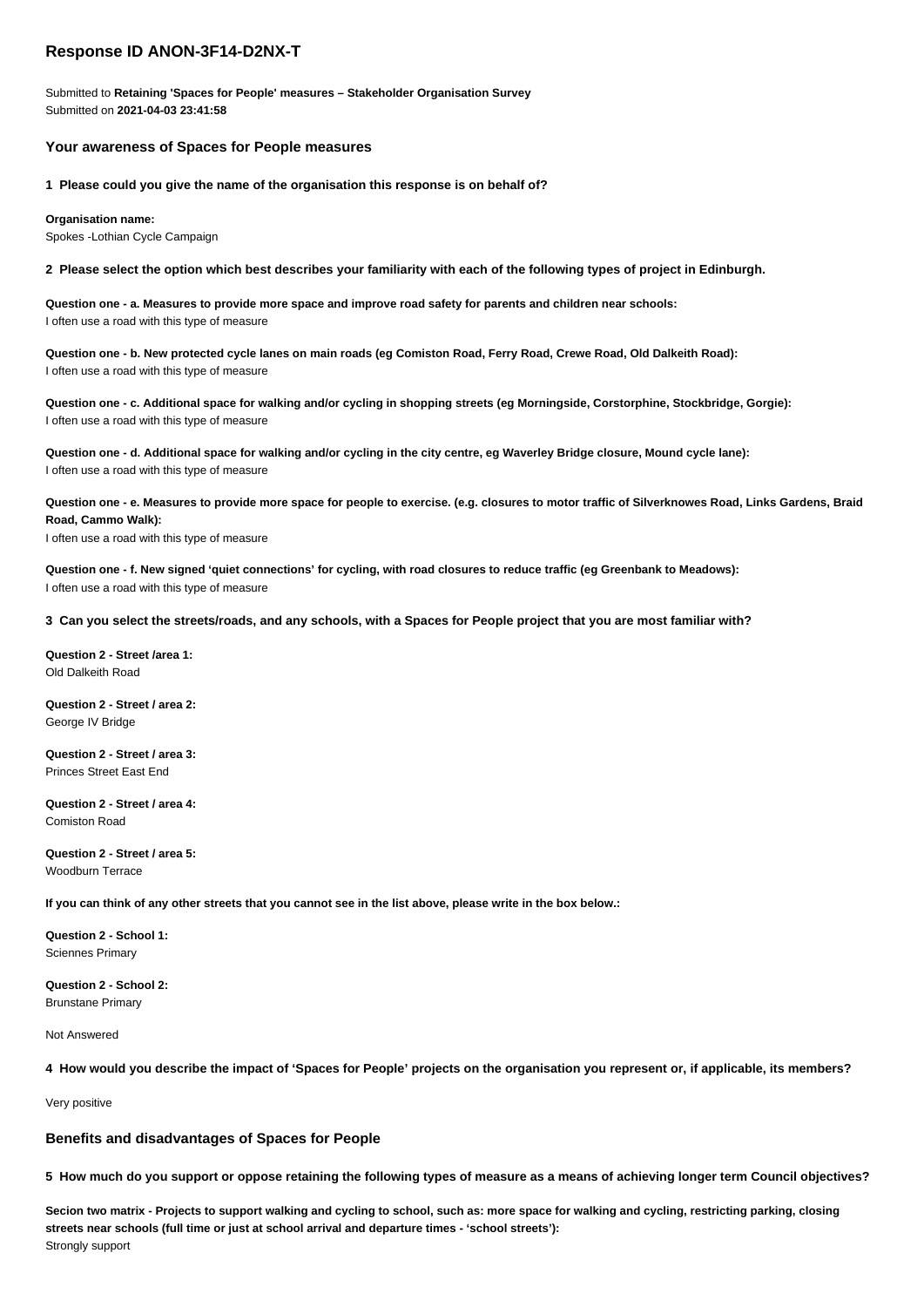**Secion two matrix - New protected cycle lanes on main roads:** Strongly support

**Secion two matrix - Additional space for walking and/or cycling in shopping streets:** Strongly support

**Secion two matrix - Additional space for walking and/or cycling in the city centre:** Strongly support

**Secion two matrix - Connecting existing walking/cycling routes used for leisure, by closing some roads to cars and/or providing protected space for walking and cycling on roads.:** Strongly support

**Secion two matrix - New signed 'quiet connections' for day to day cycling, with road closures to reduce traffic:** Strongly support

**6 What would you say are the most important benefits of retaining 'Spaces for People' measures in place, in relation to the organisation you represent or its members?**

**Advantages - Easier and safer for children and parents to walk or cycle to school:** Most important benefits (You can select up to 5 benefits)

**Advantages - Improvements for people walking (eg. more space, less traffic):**

**Advantages - Easier and/or safer to cross the road:**

**Advantages - Improvements for people cycling (e.g. protected lanes, quiet links):** Most important benefits (You can select up to 5 benefits)

**Advantages - More space and better links for walking/cycling/jogging etc for exercise or leisure:** Most important benefits (You can select up to 5 benefits)

**Advantages - More space to enable you to stop and chat:**

**Advantages - More space for street cafes etc:**

**Advantages - Increased number of people shopping locally:** Most important benefits (You can select up to 5 benefits)

**Advantages - Making things easier for people who use a wheelchair or have other mobility difficulties:**

**Advantages - Making things easier for people with sight loss:**

**Advantages - Lower traffic speeds:** Most important benefits (You can select up to 5 benefits)

**Advantages - Reduced traffic congestion:**

**Advantages - Other - please specify in box below:**

#### **Other:**

Please note that we have also submitted a separate detailed response.

This programme of measures is potentially the most significant move forward ever towards achieving a citywide safe cycling transport network; by rebalancing Edinburgh's travel hierarchy somewhat more towards walking, wheeling and cycling.

These SfP measures in Edinburgh have demonstrated that better infrastructure for walking, wheeling and cycling has been well used. This increase should continue if the schemes are made permanent and further improved on the basis of experience and consultation. They have certainly not caused the city to grind to a halt as some predicted.

Significantly, these schemes bring protected cycling facilities onto the street network rapidly, overtaking the timescales of conventionally promoted schemes; such as CCWEL and Meadows to Canal, neither of which is yet on the ground after 7 years.

Although introduced for covid-related reasons, many of these schemes also support a wide range of other government and local authority objectives, to increase use of active travel for reasons including climate, public health, and congestion. Spokes therefore strongly supports making all successful SfP schemes permanent, and then in future joined up appropriately to form the basis of a city-wide safe cycle travel network.

**7 What would you say are the most important disadvantages of retaining 'Spaces for People' measures in place, in relation to the organisation you represent or its members?**

**Question 6 - Harder and/or more dangerous for parents and children travelling to school ( eg harder to park):**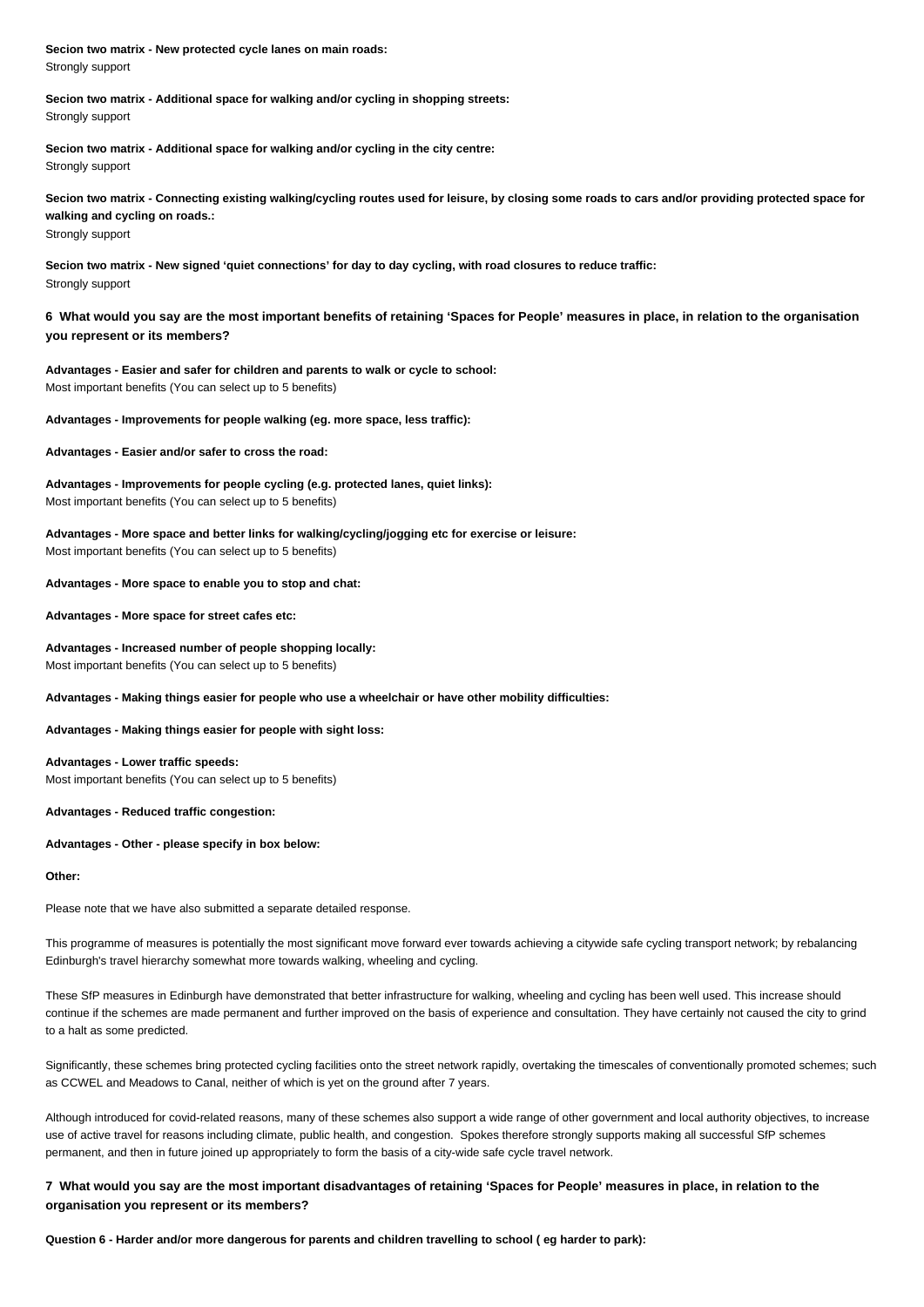- **Question 6 Negative impacts on people walking:**
- **Question 6 Making it harder and/or more dangerous to cross the road:**

**Question 6 - Negative impacts on people cycling:**

- **Question 6 Less ability to stop and chat:**
- **Question 6 Fewer people shopping locally:**
- **Question 6 Making things harder for people who use a wheelchair or have other mobility difficulties:**
- **Question 6 Making things harder for people with sight loss:**
- **Question 6 Lower traffic speeds:**
- **Question 6 Traffic increases due to diversion caused by road closures:**
- **Question 6 Increased traffic congestion:**
- **Question 6 Harder for residents' to park or receive deliveries:**
- **Question 6 Harder for businesses to receive deliveries:**
- **Question 6 Less car parking in shopping streets:**
- **Question 6 Inconvenience to car users caused by roads closed to motor traffic:**
- **Question 6 Other please specify:**
- **Other:**

### **Existing Spaces for People projects**

**8 Please select any streets, roads or schools with Spaces for People measures already in place that you would particularly like to remain following the pandemic. (You can select 'None', 'Most or all', or up to 5 streets and 2 schools)**

Most or all

- **Question 7 Street / area 1:**
- **Question 7 Street / area 2:**
- **Question 7 Street / area 3:**
- **Question 7 Street / area 4:**
- **Question 7 Street / area 5:**
- **If you can think of any other streets that you cannot see in the list above, please write in the box below.:**
- **Question 7 schools School 1:**
- **Question 7 schools School 2:**
- **9 If you wish to make a comment about measures you would like to remain in place, including suggested modifications, you may do so here:**

#### **Please note: Limit of 200 words to ensure we can effectively analyse responses:**

- Please note that we have also submitted a separate detailed response.
- We would like all measures to remain in place, subject to appropriate modification. It is transformational to be able to cycle, protected from the traffic, on the likes of the Mound and George IV Bridge, Crewe Road South, Old Dalkeith Road, Ferry Road, Comiston Road and many others. These semi-protected cycle routes have made commuting and travel to local shops much safer and more attractive. These examples in no way diminish our support for other main road segregated routes not mentioned here:.
- Similarly, our members have been very enthusiastic about the road closures and other measures outside schools.
- **10 Please select any streets, roads or schools with Spaces for People measures in place that you would particularly like to be removed following the pandemic. (You can select 'None', 'Most or all', or up to 5 streets and 2 schools)**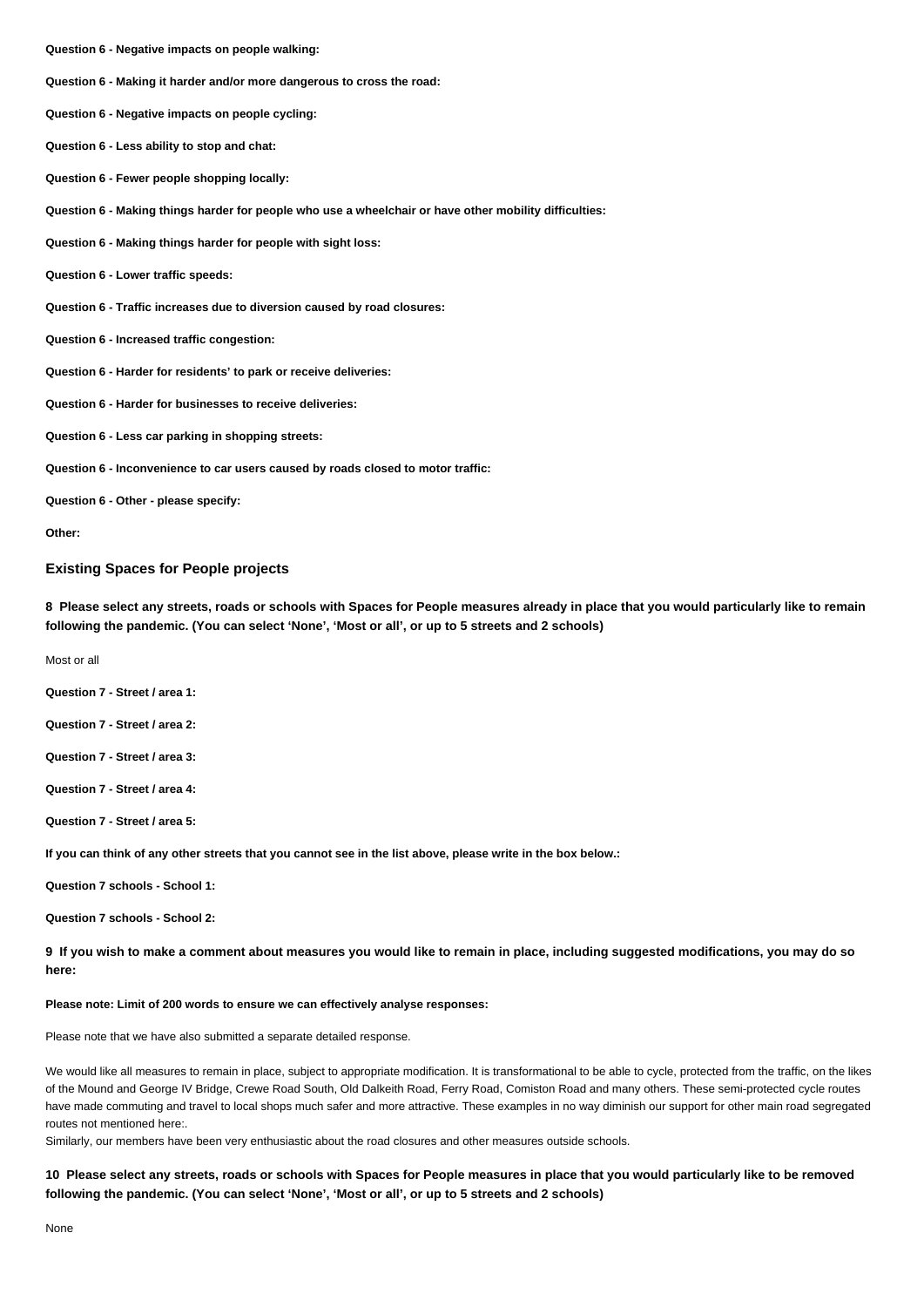Not Answered

- **Question 9 Street / area 1:**
- **Question 9 Street / area 2:**
- **Question 9 Street / area 3:**
- **Question 9 Street / area 4:**
- **Question 9 Street / area 5:**
- **If you can think of any other streets that you cannot see in the list above, please write in the box below.:**
- **Question 9 School 1:**
- **Question 9 School 2:**
- **11 If you wish to make a comment about measures you would like to see removed, you may do so here.**

### **Please note: Limit of 200 words to ensure we can effectively analyse responses:**

In general, do not wish to see any removed, although we would like to see a rebalancing in Portobello High Street and we would also like to see the southbound reopening of Braid Road and the re-opening of Warriston Road reversed.

#### **Spaces for People projects being installed, or not yet installed**

**12 Please select here any streets or roads from the list of measures currently being installed, or due for installation, that you would particularly like to stay in place following the pandemic. (You can select 'None', 'Most or all', or up to 5 streets)**

- Not Answered
- Most or All
- **Question 11 Street / area 1:**
- **Question 11 Street / area 3:**
- **Question 11 Street / area 2:**
- **Question 11 Street / area 4:**
- **Question 11 Street / area 5:**
- **If you can think of any other streets that you cannot see in the list above, please write in the box below.:**
- **13 If you wish to make a comment about measures you would like to stay in place, you may do so here:**

#### **Please note: there is a limit of 200 words to ensure we can effectively analyse responses:**

- Please also to our separate report.
- We keenly await planned SfP schemes not yet fully on the ground, such as Lanark Road, Mayfield Road, Queensferry Road, Joppa to East Lothian, Duddingston Rd West, and other main routes, which will be very valuable to commuters when fully in place.
- Financial and officer time constraints no doubt meant that some arterial routes were unfortunately not included, such as Colinton Road/ Polwarth Terrace (parallel to the Union Canal), Liberton Brae or Dundas Street; while others have interventions over shorter distances that we would have hoped for, but hopefully their time will come.
- We urge the Council to seek early Sustrans funding to begin the process of replacing the temporary materials by permanent layouts, including kerb-separated cycle lanes on main roads, as soon as the relevant legal consultation processes are complete.

## **14 Please select here any streets or roads from the list of measures currently being installed, or due for installation, that you would particularly like to be removed following the pandemic. (You can select 'None', 'Most or all', or up to 5 streets)**

None

Not Answered

**Question 13 - Street / area 1:**

**Question 13 - Street / area 2:**